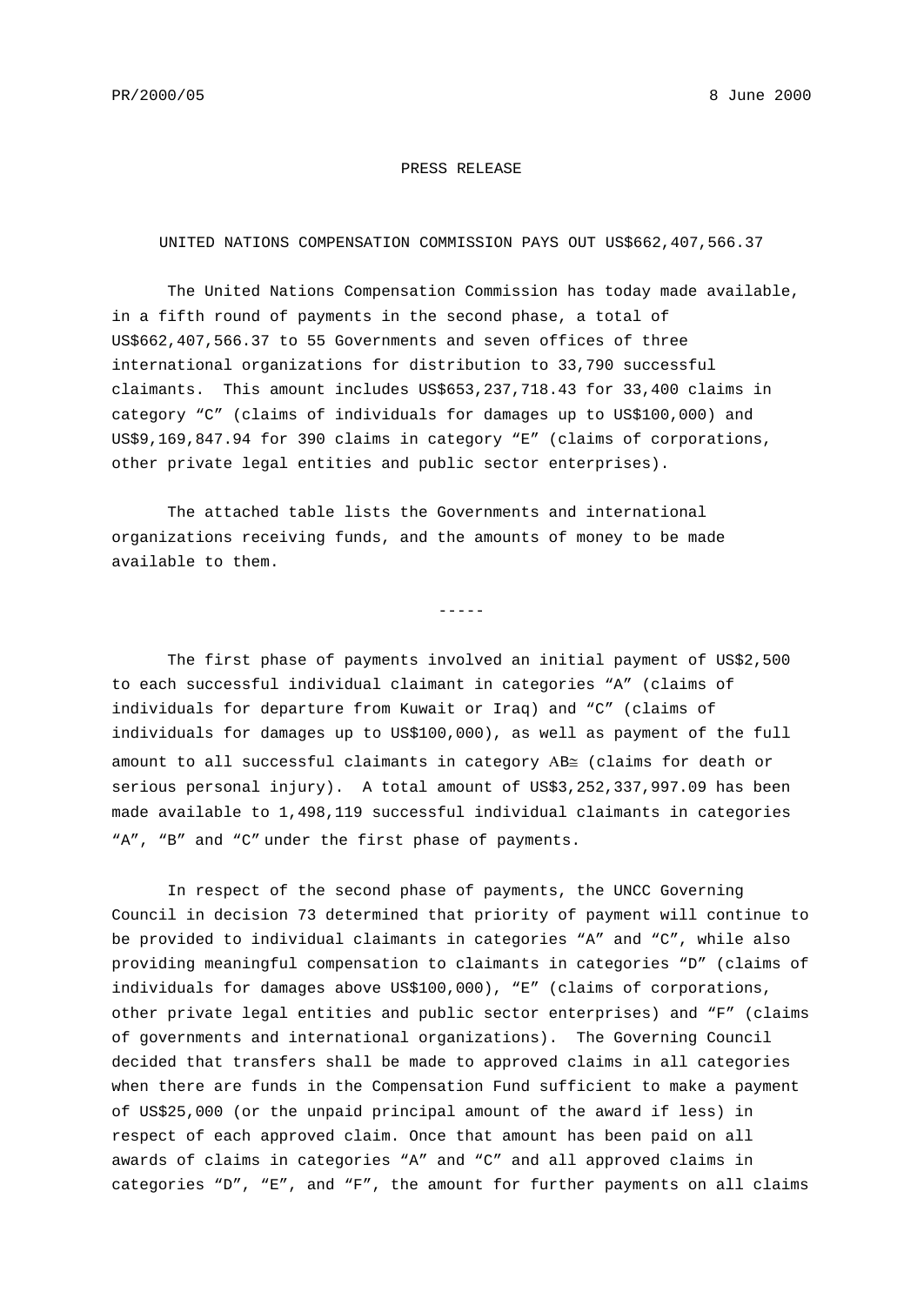shall increase to US\$75,000 (or the unpaid principal amount of the award if less). The second phase of payment commenced on 23 September 1999. With the present payment, a total of US\$3,555,208,434.03 has been made available to 829,290 claimants in categories "A", "C", "D", "E" and "F" under the second phase of payments.

Funds to pay the awards of compensation are drawn from the United Nations Compensation Fund which receives 30 per cent of the revenue generated from the export of Iraqi petroleum and petroleum products. At present, funds are made available to the Compensation Fund from the proceeds of the "oil-for-food" mechanism established by Security Council resolution 986 (1995) and subsequent resolutions.

The present payment brings the overall amount of compensation made available to date by the United Nations Compensation Commission to US\$6,807,546,431.12.

Further information about the Commission can be found on the UNCC website located at http://www.uncc.ch.

-----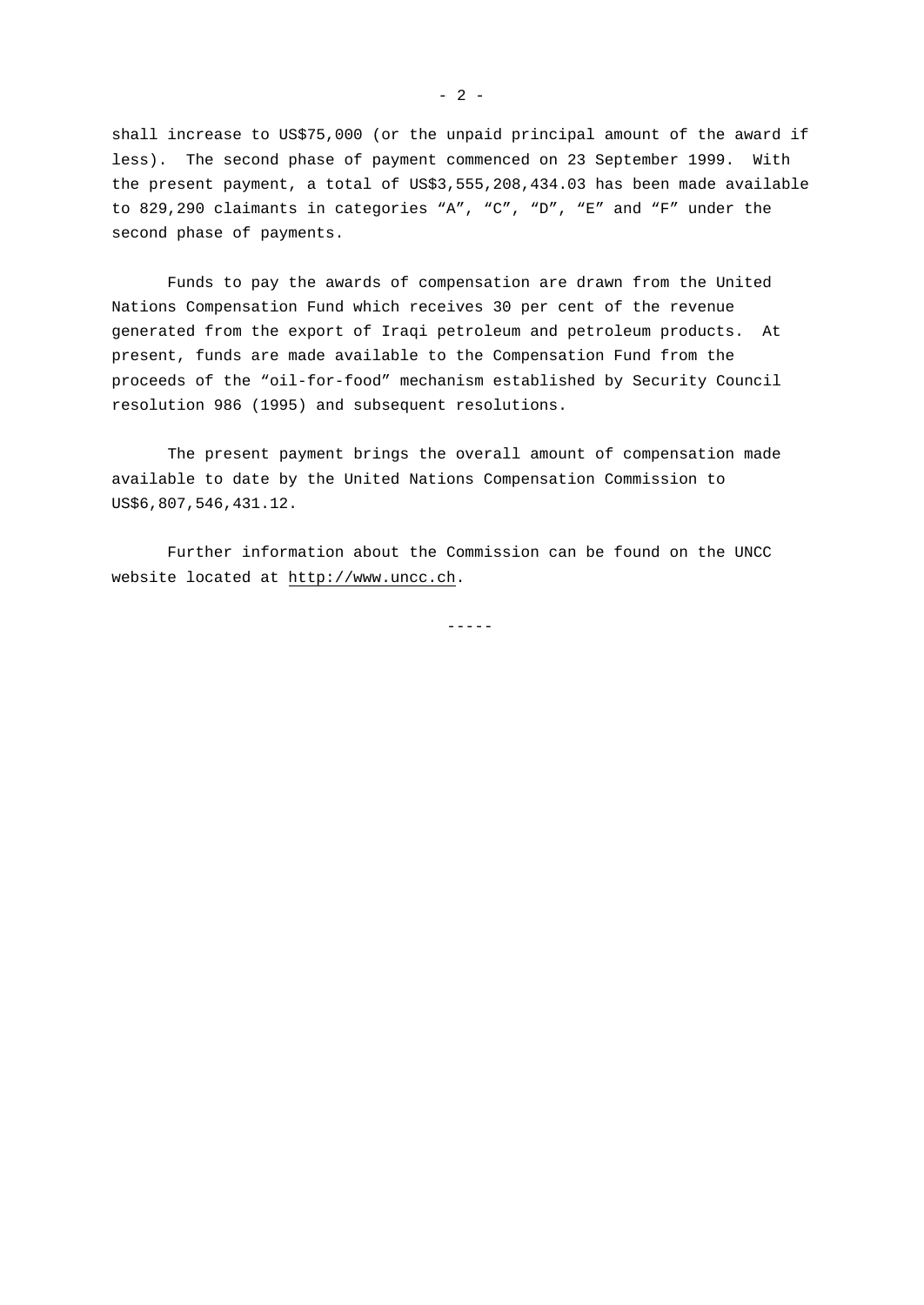## UNITED NATIONS COMPENSATION COMMISSION

## Consolidated report on payments of categories "C" and "E" claims

| No. | Country                        | Category "C",<br>seventh<br>instalment (US\$) | Category "E"<br>(US\$) | Total (US\$)     |
|-----|--------------------------------|-----------------------------------------------|------------------------|------------------|
| 1   | AFGHANISTAN                    | \$4,769,766.63                                |                        | \$4,769,766.63   |
| 2   | ALGERIA                        | \$331,756.71                                  |                        | \$331,756.71     |
| 3   | ARGENTINA                      | \$25,000.00                                   |                        | \$25,000.00      |
| 4   | AUSTRALIA                      | \$1,115,162.02                                | \$76, 412.50           | \$1,191,574.52   |
| 5   | AUSTRIA                        | \$272,314.77                                  | \$20,019.00            | \$292,333.77     |
| 6   | <b>BAHRAIN</b>                 | \$48,620.72                                   | \$25,000.00            | \$73,620.72      |
| 7   | <b>BELGIUM</b>                 | \$113,756.55                                  |                        | \$113,756.55     |
| 8   | BOSNIA-HERZEGOVINA             |                                               | \$25,000.00            | \$25,000.00      |
| 9   | <b>BULGARIA</b>                | \$105,605.86                                  | \$4,566.00             | \$110,171.86     |
| 10  | CANADA                         | \$5,703,813.68                                | \$50,000.00            | \$5,753,813.68   |
| 11  | CHINA                          | \$42,749.57                                   | \$50,000.00            | \$92,749.57      |
| 12  | CROATIA                        | \$129,025.39                                  | \$25,000.00            | \$154,025.39     |
| 13  | <b>CYPRUS</b>                  | \$50,000.00                                   |                        | \$50,000.00      |
| 14  | CZECH REPUBLIC                 | \$94,321.87                                   | \$25,000.00            | \$119,321.87     |
| 15  | DENMARK                        | \$75,000.00                                   | \$27,373.23            | \$102,373.23     |
| 16  | FEDERAL REPUBLIC OF YUGOSLAVIA | \$89,984.67                                   | \$47,230.00            | \$137,214.67     |
| 17  | FINLAND                        | \$235,330.10                                  |                        | \$235,330.10     |
| 18  | FRANCE                         | \$3,319,664.28                                | \$25,000.00            | \$3,344,664.28   |
| 19  | <b>GERMANY</b>                 | \$939,645.15                                  | \$85,796.45            | \$1,025,441.60   |
| 20  | <b>GHANA</b>                   | \$25,000.00                                   |                        | \$25,000.00      |
| 21  | GREECE                         | \$343,592.43                                  | \$25,000.00            | \$368,592.43     |
| 22  | HUNGARY                        | \$171,938.03                                  | \$50,000.00            | \$221,938.03     |
| 23  | IRAN                           | \$16,189,760.81                               | \$25,000.00            | \$16,214,760.81  |
| 24  | IRELAND                        | \$860,135.77                                  |                        | \$860,135.77     |
| 25  | ISRAEL                         | \$2,906,019.18                                |                        | \$2,906,019.18   |
| 26  | JAPAN                          | \$373,933.99                                  | \$102,754.20           | \$476,688.19     |
| 27  | <b>JORDAN</b>                  | \$149,408,560.11                              |                        | \$149,408,560.11 |

# Second phase of payments - 8 June 2000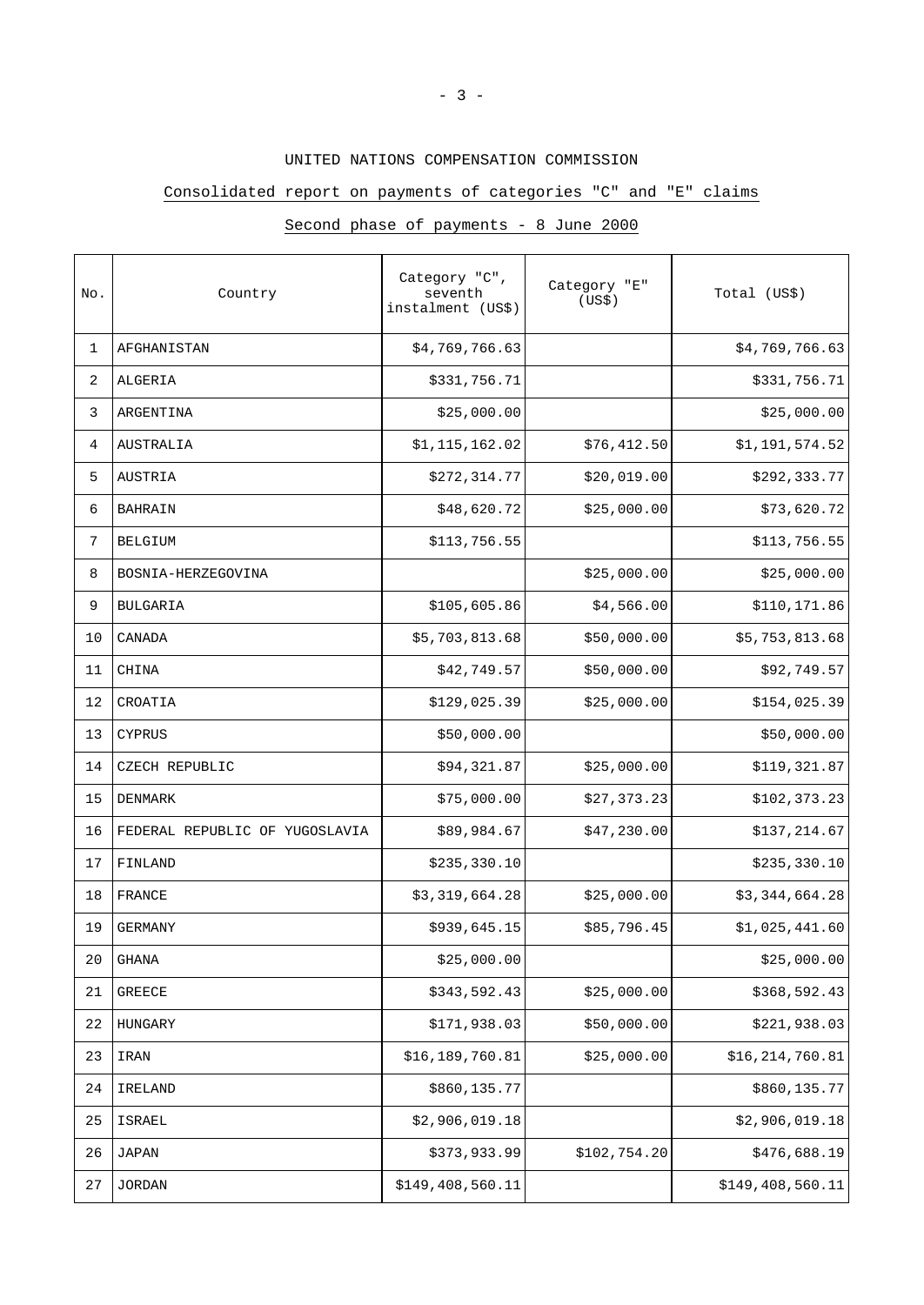| 28 | KUWAIT                   | \$376,337,771.69 | \$7,798,863.00 | \$384,136,634.69 |
|----|--------------------------|------------------|----------------|------------------|
| 29 | LIECHTENSTEIN            |                  | \$13,960.00    | \$13,960.00      |
| 30 | NETHERLANDS              | \$408,220.16     | \$49,476.21    | \$457,696.37     |
| 31 | NEW ZEALAND              | \$150,222.58     |                | \$150,222.58     |
| 32 | NIGERIA                  | \$140,684.53     |                | \$140,684.53     |
| 33 | NORWAY                   | \$19,965.73      |                | \$19,965.73      |
| 34 | POLAND                   | \$513,841.91     | \$25,000.00    | \$538,841.91     |
| 35 | PORTUGAL                 | \$37,554.00      | \$29,543.89    | \$67,097.89      |
| 36 | REPUBLIC OF KOREA        | \$843,207.54     | \$50,000.00    | \$893,207.54     |
| 37 | ROMANIA                  | \$25,000.00      |                | \$25,000.00      |
| 38 | RUSSIAN FEDERATION       | \$25,000.00      | \$25,000.00    | \$50,000.00      |
| 39 | SAUDI ARABIA             | \$40,839.00      | \$103,403.00   | \$144, 242.00    |
| 40 | SENEGAL                  | \$34,739.29      |                | \$34,739.29      |
| 41 | SEYCHELLES               | \$25,000.00      |                | \$25,000.00      |
| 42 | SINGAPORE                | \$100,000.00     | \$52,630.89    | \$152,630.89     |
| 43 | SLOVAKIA                 | \$48,539.68      |                | \$48,539.68      |
| 44 | SLOVENIA                 | \$70,656.97      |                | \$70,656.97      |
| 45 | SPAIN                    | \$102,884.70     | \$25,000.00    | \$127,884.70     |
| 46 | <b>SUDAN</b>             | \$9,957,446.59   |                | \$9,957,446.59   |
| 47 | <b>SWEDEN</b>            | \$452,192.61     | \$25,000.00    | \$477,192.61     |
| 48 | SWITZERLAND              | \$151,988.37     | \$79,175.00    | \$231,163.37     |
| 49 | SYRIA                    | \$36,366,536.62  |                | \$36,366,536.62  |
| 50 | THAILAND                 | \$442,400.89     |                | \$442,400.89     |
| 51 | TUNISIA                  | \$5,485,333.65   |                | \$5,485,333.65   |
| 52 | TURKEY                   | \$1,466,502.12   | \$57,028.40    | \$1,523,530.52   |
| 53 | UNDP JERUSALEM           | \$2,608,797.00   |                | \$2,608,797.00   |
| 54 | UNDP KUWAIT              | \$425,001.71     |                | \$425,001.71     |
| 55 | UNDP YEMEN               | \$574,945.58     |                | \$574,945.58     |
| 56 | UNHCR BULGARIA           | \$187,863.28     |                | \$187,863.28     |
| 57 | UNHCR CANADA             | \$493,382.22     |                | \$493,382.22     |
| 58 | UNHCR GENEVA             | \$14,051.20      |                | \$14,051.20      |
| 59 | UNITED KINGDOM           | \$16,002,372.12  | \$71,616.17    | \$16,073,988.29  |
| 60 | UNITED STATES OF AMERICA | \$7,753,488.51   | \$75,000.00    | \$7,828,488.51   |